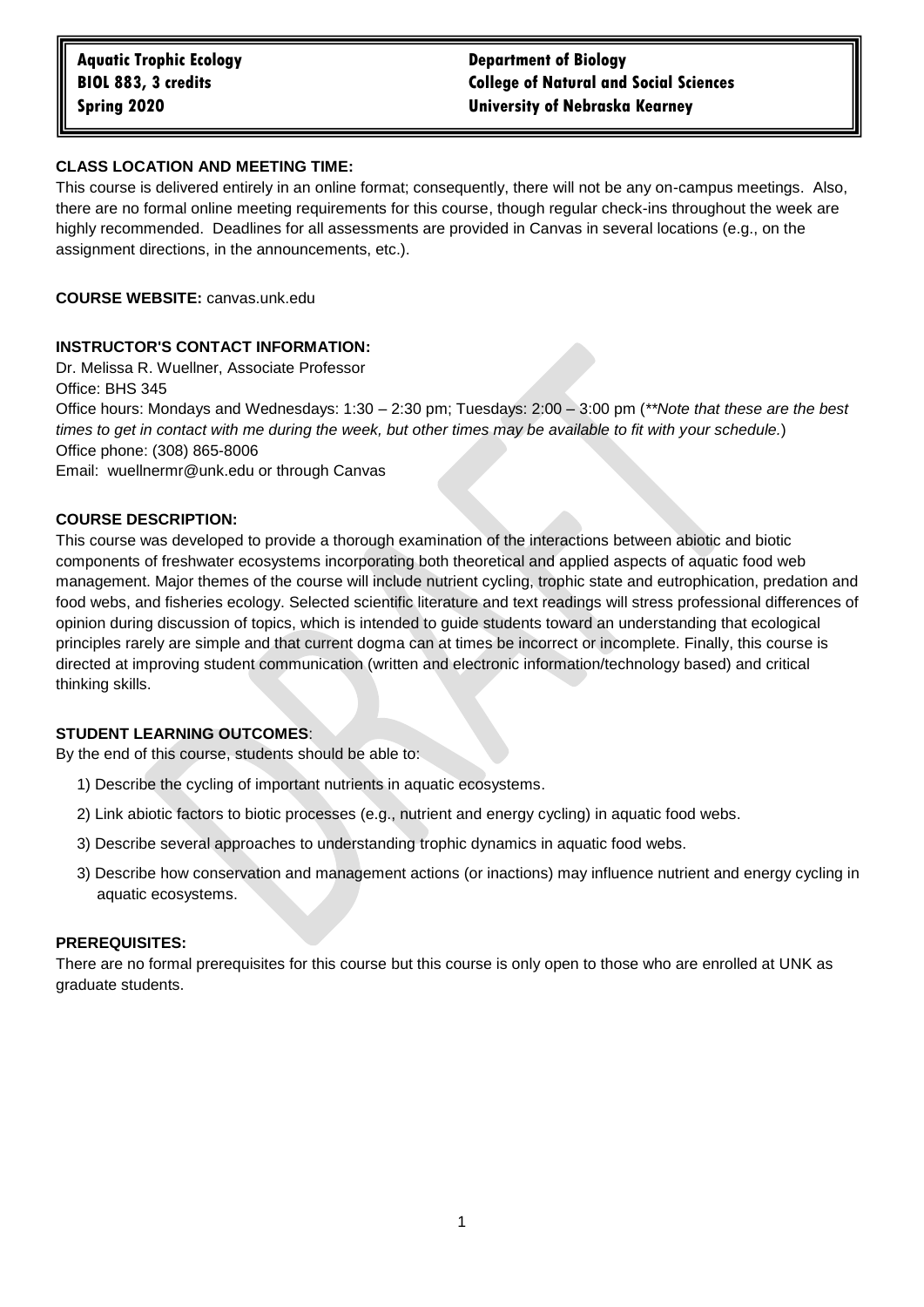# **INSTRUCTIONAL METHOD:**

This course is presented entirely online; therefore, good time management and self-study skills are critical to your success! Extra effort is often required in an online course compared to the classroom-based version because most of the work rests on your shoulders. You will be required to read or view the assigned materials (including the short lecture videos) each week. Most weeks include at least one discussion. Weekly course updates and reminders will be provided via the "Announcements" feature in Canvas. Communication with the instructor can be by phone, e-mail, or in person. You are encouraged to use all three as frequently as needed.

You will be evaluated on your ability to critically evaluate, reflect on, integrate, and apply course information various assessments, including (but not limited to) regular discussions, assignments, and exams. You are welcomed to work with or share thoughts about your various assignments with your classmates, but you will be required to write and submit your own original material.

# **COURSE REQUIREMENTS**:

Students are required to complete all assigned readings, view all presentations, and contribute to all discussions as scheduled. All assessments must be submitted by the assigned due dates. Students should make the effort to log into the class throughout the week, even if it's just a "quick check" of the discussions or announcements, rather than just on one or two days each week.

#### **MISSED ASSIGNMENTS/QUIZZES/EXAMS AND MAKE-UP POLICY**:

Any and all discussions, assignments, and or other assessments in this class MUST be submitted by the designated deadline (see course calendar below) unless you and I have discussed otherwise. If you do not have an approved absence, you will receive a zero on that assignment. Please note that computer emergencies (e.g., hard drive crashed, etc.) are NOT considered an excuse. You should always have an alternative means of accessing or submitting electronic information and course work. If you have an emergency (e.g., illness, death in the family, etc.), please contact me no later than *36 hours* after the missed deadline to make new arrangements.

#### **REQUIRED MATERIALS:**

All required readings will be provided on Canvas. There is no single textbook to purchase as I will be drawing from many textbooks, journal articles, and popular readings to illustrate the concepts of this course. If you are interested in purchasing any of the textbooks referenced in class for the future, please let me know and I can provide more information.

For research resources, please be sure to use your local library, the online UNK library, UNK interlibrary loan (Loper Loan – which finds sources at other libraries that UNK does not own), or online search engines (e.g., Google Scholar). Some of the best articles that you may find related to a topic are older and may not be available online. In this case, interlibrary loan or your local library may be your best option. *Don't avoid a source just because you can't access it online.*

**GRADING POLICY:** Below is a roughly estimated breakdown of the assignments and points for this course. Please note that these points may be subject to change but that those changes will be communicated with you in a timely fashion. Grades will be entered in Canvas so you should be aware of where you stand throughout the semester.

| <b>Grade Item</b>                        | <b>Points</b> |
|------------------------------------------|---------------|
| <b>Introductory Video</b>                | 10            |
| <b>Weekly Discussions (Contributing)</b> | $200 - 300$   |
| <b>Discussion Leading</b>                | 50            |
| 2 exams (@100 points each)               | 200           |
| <b>Other Assignments</b>                 | $100 - 200$   |
| <b>TOTAL</b>                             | $560 - 610$   |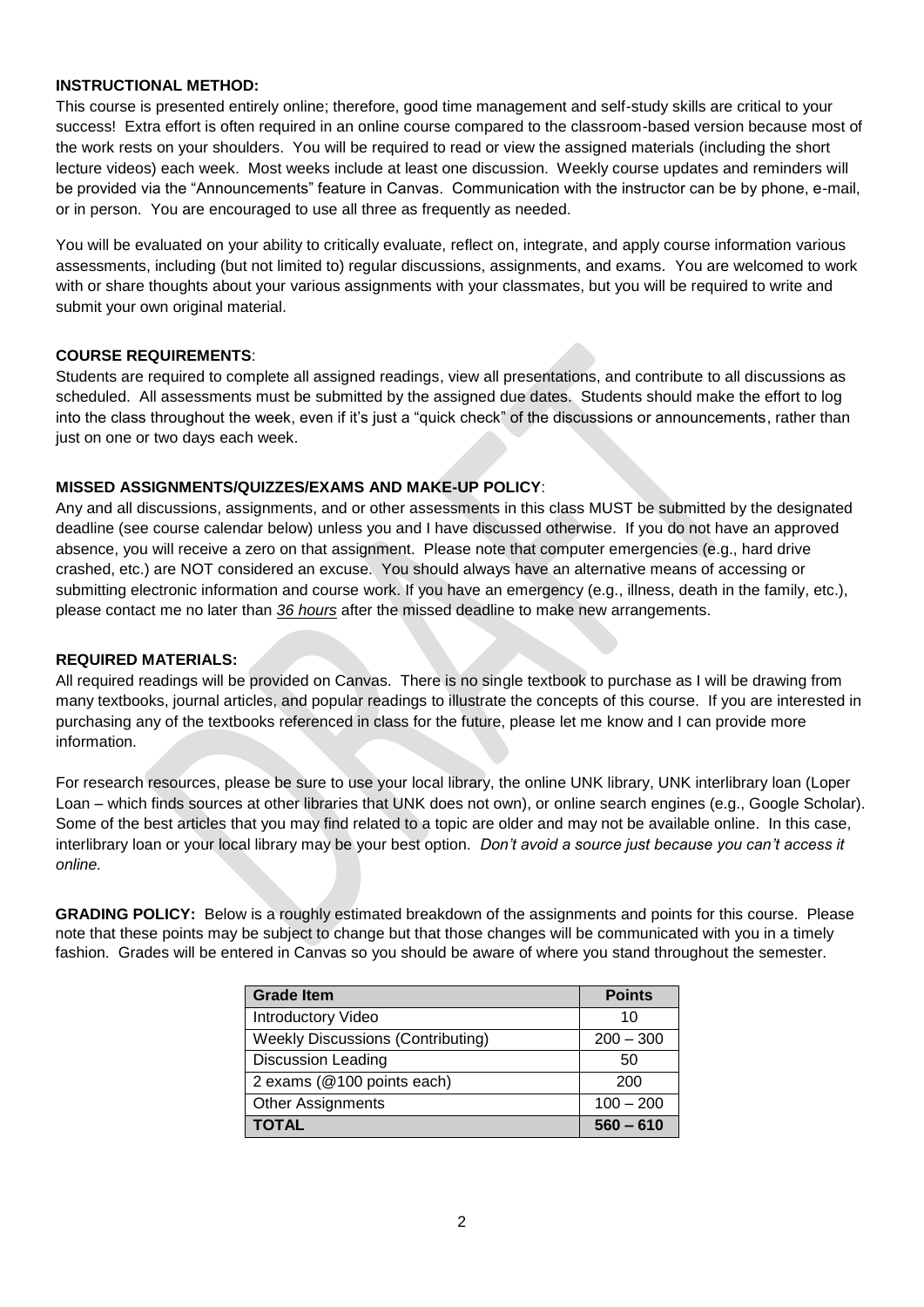Grades in this class will be assigned according to the standard scoring system described below. Only by attaining these percentages can you be assured of receiving a desired grade.

| $A+$ | $97 - 100\%$ |   | $94 - 96 \%$ | $A-$      | $90 - 93\%$ |
|------|--------------|---|--------------|-----------|-------------|
| $B+$ | $87 - 89\%$  | в | 84 – 86%     | <b>B-</b> | $80 - 83%$  |
| $C+$ | $77 - 79%$   |   | 74 – 76%     | $C-$      | $170 - 73%$ |
| D+   | $67 - 69%$   | D | 66 – 64%     | D-        | $60 - 63%$  |
|      |              |   | $<60\%$      |           |             |

*Please note: If your final grade is within 0.5% of the next highest grade, your grade will be rounded up (e.g., an 89.50% will be considered an "A-"). This is the definitive cutoff for rounding grades. There will be no exceptions to this policy.*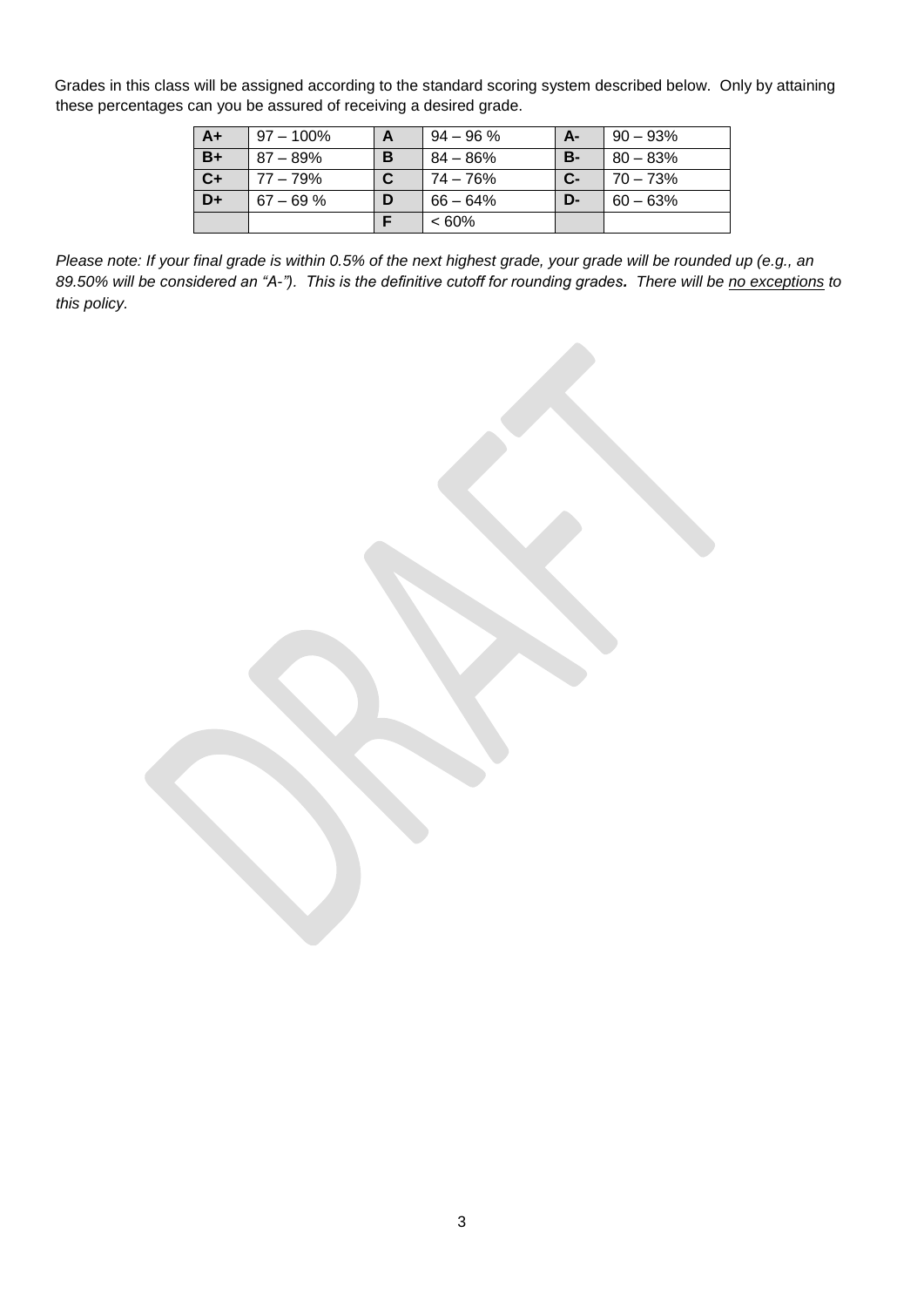**COURSE CALENDAR:** This is a *tentative* course schedule. If changes are made to the schedule, the class will be notified. Check the assignment directions, the Canvas calendar, and the "Announcements" page for due dates for discussions, assignments, and exams. **All times listed are for Central Time Zone. Please adjust according to your time zone (i.e., 11:59 pm Central is 10:59 pm Mountain).** *Please note that this schedule is subject to revision as necessary. Changes to the schedule will be communicated in a timely fashion.* 

| <b>Week</b>                     | <b>Dates</b>               | Unit(s)                                                        | <b>Readings</b>                                                                                                                                                                                                                                      | <b>Discussions</b>                                                                                                                                  | <b>Assignments</b>                                            |
|---------------------------------|----------------------------|----------------------------------------------------------------|------------------------------------------------------------------------------------------------------------------------------------------------------------------------------------------------------------------------------------------------------|-----------------------------------------------------------------------------------------------------------------------------------------------------|---------------------------------------------------------------|
| 1                               | $1/13 - 1/19$              | Welcome!                                                       | None                                                                                                                                                                                                                                                 | Post personal introduction<br>(due 1/19 by 11:59 pm)                                                                                                | Sign up for Student-led Discussions<br>(due 1/19 by 11:59 pm) |
| $\overline{2}$<br>$1/20 - 1/26$ |                            |                                                                | Properties of Water<br>(Dodds 2002)                                                                                                                                                                                                                  | Instructor-led discussion #1                                                                                                                        | Demonstrating the Properties of                               |
|                                 | <b>Bottom-up Processes</b> | Nutrients in Water<br>(sections of Chapter 15<br>by Cole 1994) | $(1st post due 1/22 by 11:59)$<br>pm; 2 <sup>nd</sup> post due by 1/26 by<br>$11:59$ pm)                                                                                                                                                             | Water at Home (due 1/26 by 11:59<br>pm)                                                                                                             |                                                               |
| 3                               | $1/27 - 2/2$               | Bottom-up Processes:<br>Lentic Systems                         | Density, Layering, and<br>Lake Classification<br>(Chapter 10 by Cole<br>1994)<br>Trophic Relationships in<br><b>Pelagic Ecosystems</b><br>(McQueen et al. 1986)                                                                                      | Student-led Discussion #1<br>(see Student-led<br><b>Discussion General</b><br>Directions for days which<br>leader and participants<br>need to post) | None                                                          |
| 4                               | $2/3 - 2/9$                | Bottom-up Processes:<br>Lotic Systems                          | <b>River Continuum Concept</b><br>(Vannote at al. 1980)<br><b>River Continuum Critique</b><br>(Statzner and Higner<br>1985)<br><b>Riverine Productivity</b><br>Model (Thorpe and<br>Delong 1994)<br><b>Flood Pulse Concept</b><br>(Junk et al. 1989) | Student-led Discussion #2<br>(see Student-led<br><b>Discussion General</b><br>Directions for days which<br>leader and participants<br>need to post) | What if? Scenario Assignment<br>#1 (due 2/9 by 11:59 pm)      |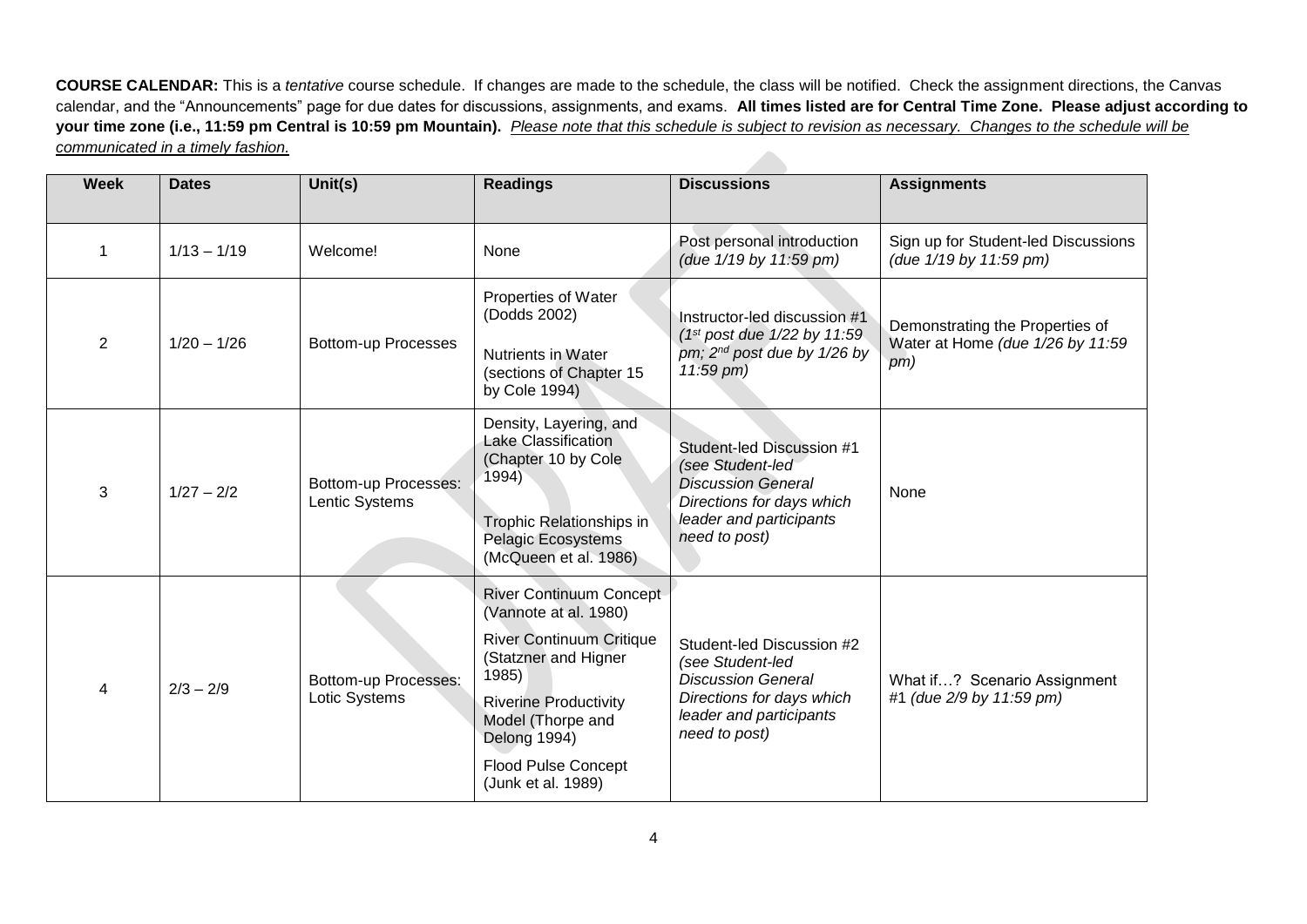| <b>Week</b>    | <b>Dates</b>  | Unit(s)                                                                                                   | <b>Readings</b>                                                                                                                         | <b>Discussions</b>                                                                                                                                           | <b>Assignments</b>                                                        |  |  |
|----------------|---------------|-----------------------------------------------------------------------------------------------------------|-----------------------------------------------------------------------------------------------------------------------------------------|--------------------------------------------------------------------------------------------------------------------------------------------------------------|---------------------------------------------------------------------------|--|--|
| 5              | $2/10 - 2/16$ | Linking Abiotic and<br><b>Biotic Processes</b>                                                            | Ecosystems, Energy, and<br>Production (Chapter 5 by<br><b>Cole 1994</b><br>Nutrient Cycling by<br>Animals in Freshwater<br>(Vanni 2002) | Student-led Discussion(s)<br>#3 and 4 (see Student-led<br><b>Discussion General</b><br>Directions for days which<br>leader and participants<br>need to post) | None                                                                      |  |  |
| 6              | $2/17 - 2/23$ | Exam #1 (due by 11:59 pm on Sunday, February 23)                                                          |                                                                                                                                         |                                                                                                                                                              |                                                                           |  |  |
| $\overline{7}$ | $2/24 - 3/1$  | Approaches to<br>Understanding<br>Trophic Dynamics:<br><b>Food Habits Studies</b>                         | Selections from Chapter<br>16 (Garvey and Chipps<br>2012)<br>Chapter 11 (Chipps and<br><b>Garvey 2007)</b>                              | Student-led Discussion(s)<br>#5 and 6 (see Student-led<br><b>Discussion General</b><br>Directions for days which<br>leader and participants<br>need to post) | Analysing and Interpreting Food<br>Habits Data (due 3/1 by 11:59 pm)      |  |  |
| 8              | $3/2 - 3/8$   | Approaches to<br>Understanding<br>Trophic Dynamics:<br><b>Bioenergetics</b><br>Modelling (Part I)         | Chapter 12 (Hartman and<br>Hayward 2007)                                                                                                | Student-led Discussion(s)<br>#7 and 8 (see Student-led<br><b>Discussion General</b><br>Directions for days which<br>leader and participants<br>need to post) | Begin "Working with Bioenergetics<br>Models" (due 3/15 by 11:59 pm)       |  |  |
| 9              | $3/9 - 3/15$  | Approaches to<br>Understanding<br><b>Trophic Dynamics:</b><br><b>Bioenergetics</b><br>Modelling (Part II) | Chapter 12 (Hartman and<br>Hayward 2007)                                                                                                | None                                                                                                                                                         | Complete "Working with<br>Bioenergetics Models" (due 3/15 by<br>11:59 pm) |  |  |
|                |               |                                                                                                           |                                                                                                                                         |                                                                                                                                                              |                                                                           |  |  |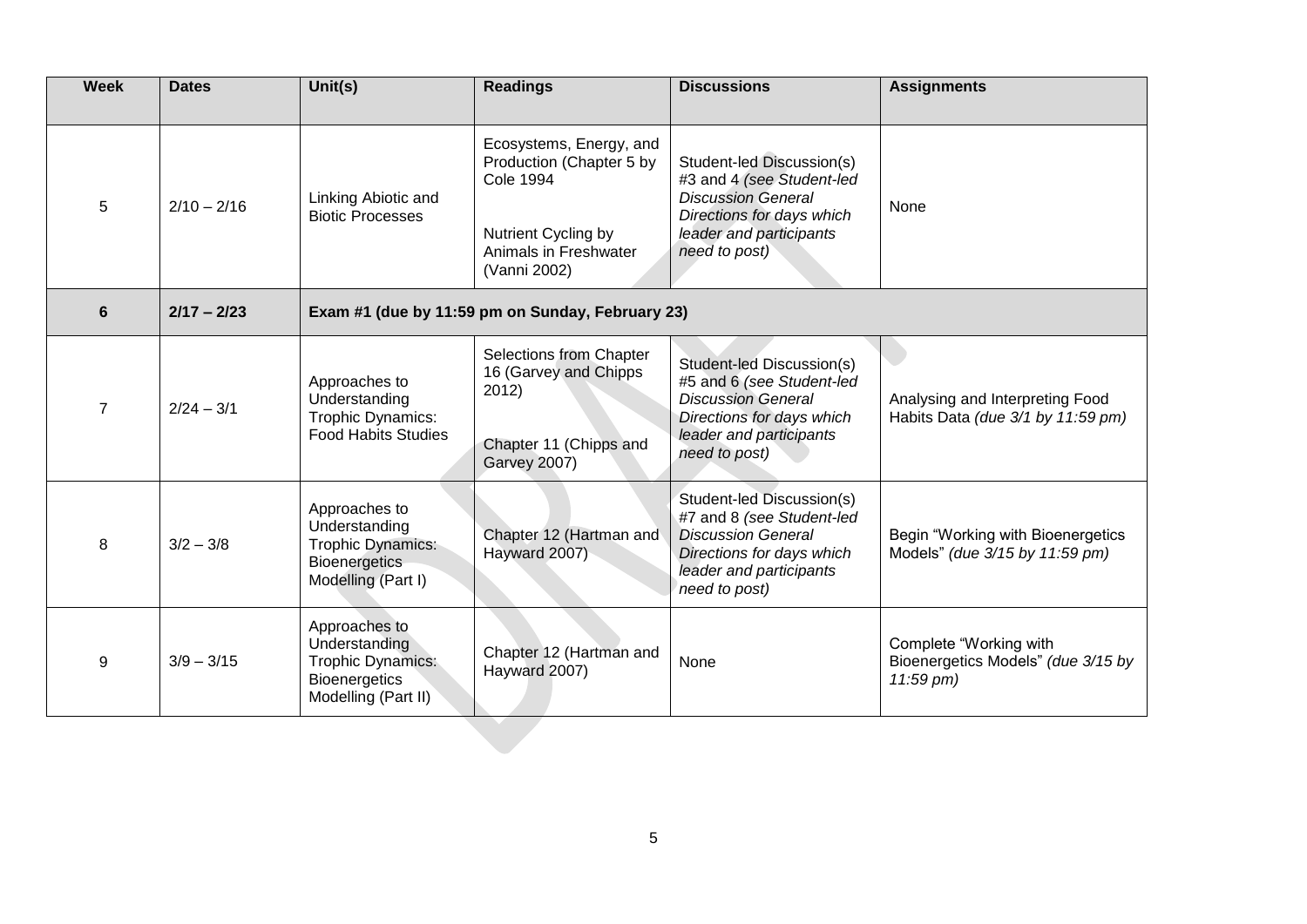| <b>Week</b> | <b>Dates</b>  | $\overline{\text{Unit}}(s)$                                                       | <b>Readings</b>                                                                                                                                                      | <b>Discussions</b>                                                                                                                                            | <b>Assignments</b>                                        |  |  |  |
|-------------|---------------|-----------------------------------------------------------------------------------|----------------------------------------------------------------------------------------------------------------------------------------------------------------------|---------------------------------------------------------------------------------------------------------------------------------------------------------------|-----------------------------------------------------------|--|--|--|
| 10          | $3/16 - 3/22$ | Approaches to<br>Understanding<br>Trophic Dynamics:<br>Stable Isotope<br>Analyses | Selections from Chapter<br>16 (Garvey and Chipps<br>2012)<br>Galster et al. (2012)                                                                                   | Student-led Discussion(s)<br>#9 and 10 (see Student-led<br><b>Discussion General</b><br>Directions for days which<br>leader and participants<br>need to post) | None                                                      |  |  |  |
| 11          | $3/23 - 3/29$ | <b>SPRING BREAK</b>                                                               |                                                                                                                                                                      |                                                                                                                                                               |                                                           |  |  |  |
| 12          | $3/30 - 4/5$  | Trophic Ecology in<br>Action: Eutrophication                                      | <b>Basic Concepts of</b><br><b>Eutrophication (Sawyer</b><br>1966)<br><b>Limnological Changes</b><br>Associated with<br>Reservoir Aging (Kimmel<br>and Groeger 1986) | Student-led Discussion(s)<br>#11 and 12 (see Student-<br>led Discussion General<br>Directions for days which<br>leader and participants<br>need to post)      | None                                                      |  |  |  |
| 13          | $4/6 - 4/12$  | Trophic Ecology in<br>Action: Alternative<br><b>Stable States</b>                 | <b>Alternative Stable States</b><br>(Scheffer 1989)                                                                                                                  | Student-led Discussion(s)<br>#13 and 14 (see Student-<br>led Discussion General<br>Directions for days which<br>leader and participants<br>need to post)      | What if? Scenario Assignment #3<br>(due 4/12 by 11:59 pm) |  |  |  |
| 14          | $4/13 - 4/19$ | Trophic Ecology in<br>Action: Prey Stocking                                       | Ney (1981)<br>Vanni et al. (1986)                                                                                                                                    | Student-led Discussion(s)<br>#15 (see Student-led<br><b>Discussion General</b><br>Directions for days which<br>leader and participants<br>need to post)       | None                                                      |  |  |  |
|             |               |                                                                                   |                                                                                                                                                                      |                                                                                                                                                               |                                                           |  |  |  |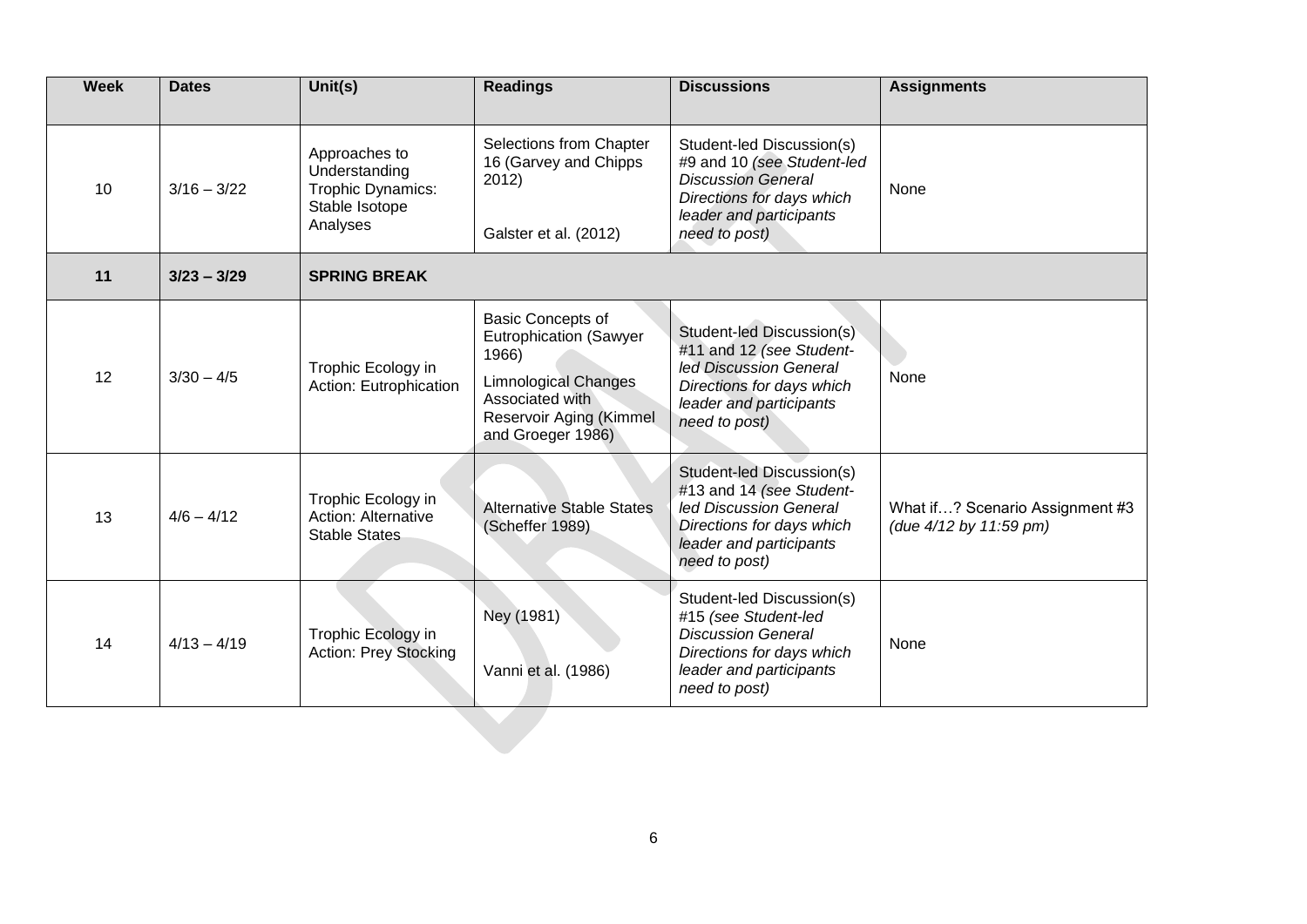| Week | <b>Dates</b>                                                 | Unit(s)                                                    | <b>Readings</b>                                                                | <b>Discussions</b>                                                                                                                                       | <b>Assignments</b>                                                                |  |
|------|--------------------------------------------------------------|------------------------------------------------------------|--------------------------------------------------------------------------------|----------------------------------------------------------------------------------------------------------------------------------------------------------|-----------------------------------------------------------------------------------|--|
| 15   | $4/20 - 4/26$                                                | Trophic Ecology in<br>Action: Predator<br>Stocking         | Seda et al. (2000)                                                             | Student-led Discussion(s)<br>#16 and 17 (see Student-<br>led Discussion General<br>Directions for days which<br>leader and participants<br>need to post) | Question: Is it better to stock<br>predators or prey? (due 4/26 by<br>$11:59$ pm) |  |
| 16   | $4/27 - 5/3$                                                 | Trophic Ecology in<br>Action: Introduced<br><b>Species</b> | Spencer et al. (1991)<br>Vander Zanden et al.<br>(1999)<br>Zhang et al. (2016) | Student-led Discussion(s)<br>#18 and 19 (see Student-<br>led Discussion General<br>Directions for days which<br>leader and participants<br>need to post) | None                                                                              |  |
| 8    | FINAL EXAM (100 points) – Due by 11:59 pm on Thursday, May 7 |                                                            |                                                                                |                                                                                                                                                          |                                                                                   |  |